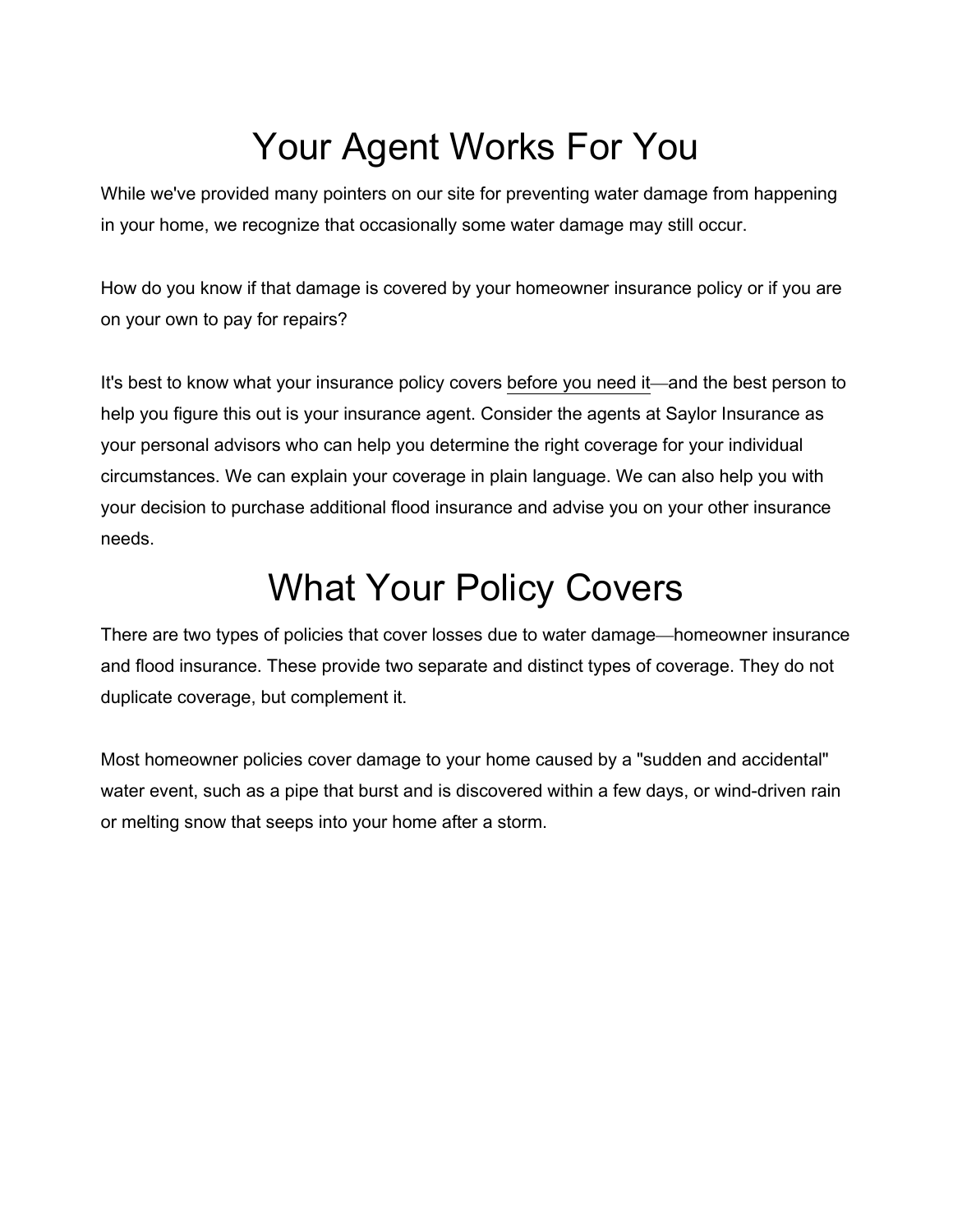# What It Doesn't Cover

Water damage caused by poor home maintenance such as overfilled gutters, lack of roof upkeep, condensation buildup due to inadequate ventilation or ignored leaks is generally not covered.

Damage to your home and its contents from a flood is also not covered under your homeowner policy but it could be with a separate flood insurance policy. Information about the National Flood Insurance Program is available from Saylor Insurance or the office of the Federal Emergency Management Agency.

## Quick Action Helps in Water Emergencies

It's happened. There's water everywhere—in your walls, under your carpets and soaking into your belongings. Whether caused by a burst pipe, a broken water heater or a flood\*, there are things you can do immediately to salvage belongings and limit damage or loss.

- 1. Stop the water. If the water is coming from inside your home, such as a burst pipe or water heater malfunction, shut off the main water valve immediately. (Make sure everyone in your home knows where the shutoff valve is located.)
- 2. Turn off the utilities<sup>\*\*</sup>—if the situation calls for it. In a serious water event, turning off the power or natural gas might be necessary to ensure your and others personal safety.
- 3. Prevent electrocution. Do not use any electrical appliances if the carpet or flooring surfaces are wet. Use a wet vacuum to remove water, but check the manufacturer's instructions before starting.
- 4. Use fans to circulate air and encourage drying. This is especially important in the first 24-48 hours after an indoor flood. Warning: Always use caution with any electric appliance in a house that has been flooded. Never turn on wet electric appliances, as they may cause an electric shock, overheat, or start a fire.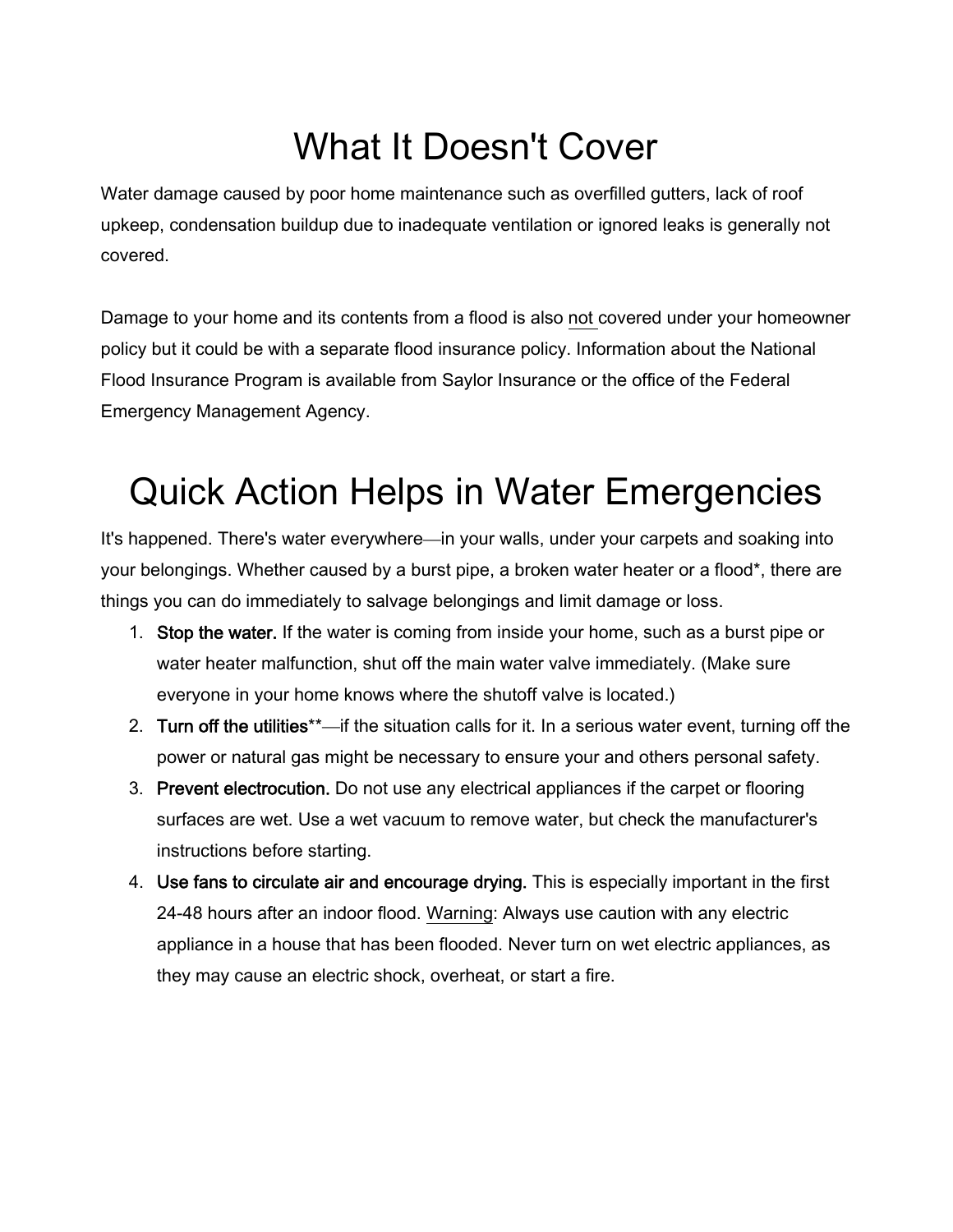- 5. Get water out quickly (and safely). Fast action on your part can prevent further damage, help you save more of your belongings and minimize the time and expense of repairs. Clean up as much water as possible by mopping or blotting with towels.
- 6. Get property to a dry location. As much as possible, move belongings to a dry area. Put furniture on blocks or slide a square of aluminum foil under furniture legs to prevent the wood stain from bleeding into carpeting.
- 7. Remove area rugs from the floor. The dyes in carpets can stain flooring, carpeting or wood floors.
- 8. Do not lift tacked down carpet without professional help. It could cause carpet to shrink.
- 9. Launder any clothes or other washables that have been soaked as soon as possible.
- 10. Wipe excess water from furniture. Open drawers and cabinet doors for faster drying. Spread out books to speed drying and prevent further damage.
- 11. Watch for debris and pests. If water is flowing in your house there may be dislodged materials such as nails, or pests such as snakes or vermin.
- 12. Report claims as soon as possible. The sooner you report damage, the sooner the company can help you get your home and life back to normal.
- 13. Keep track of the time spent cleaning and save receipts for the costs of any rental equipment or payments to professional services. As soon as you can, make a thorough list of items that water damaged—this will help us process your claim faster. Document the damage with photos, video, bills, and receipts. In the meantime, don't throw out damaged items—especially expensive items.

\*Flood is not a covered peril under a Homeowner policy, and requires a purchase of a separate flood policy.

\*\*In the case of a minor water situation, there may not be a need to shut off the utilities, and doing so may leave your home without power until the utilities can be turned back on again. When in doubt, ask a professional.